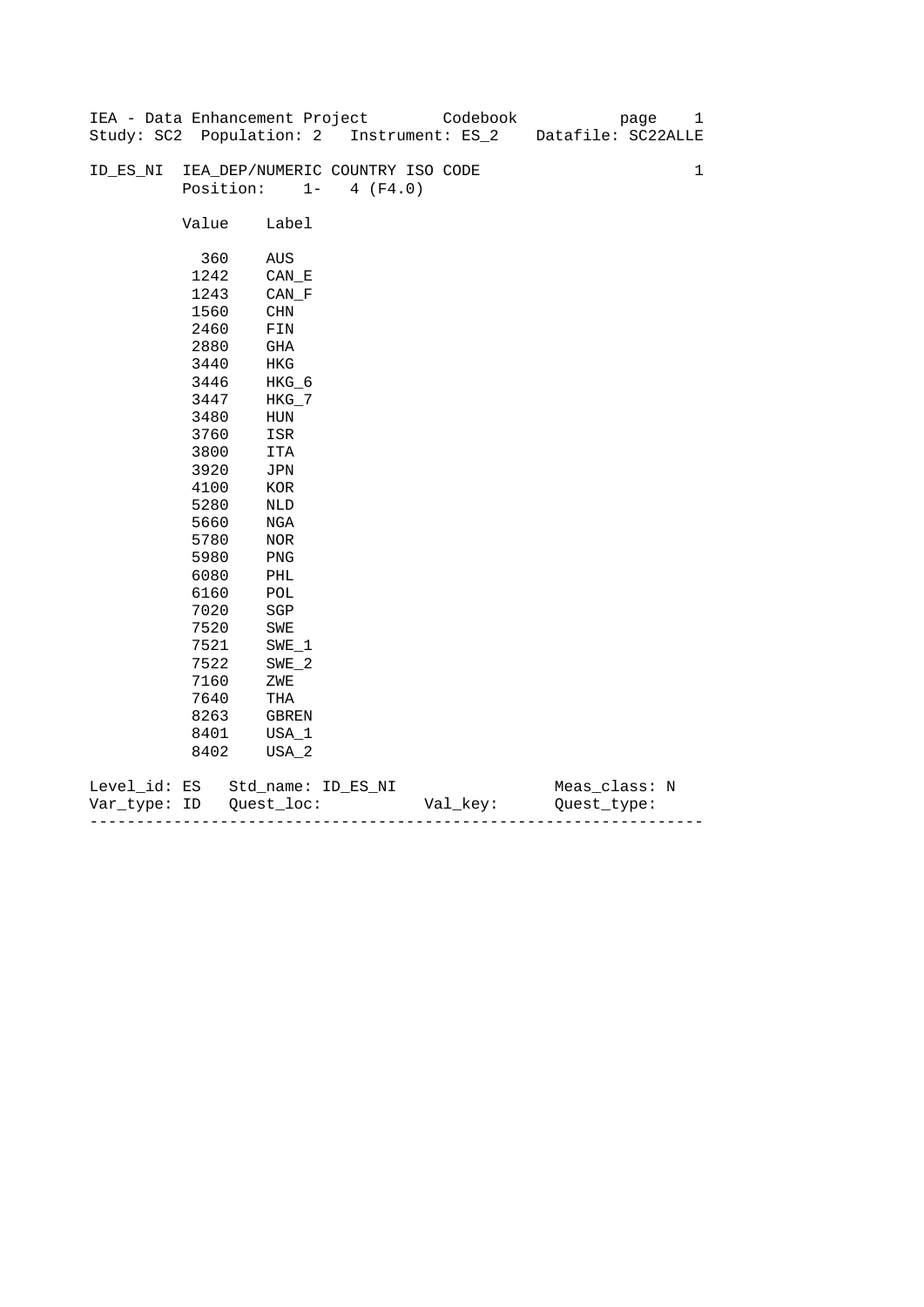|                           |                                                                                                                                                                                                                                               | IEA - Data Enhancement Project<br>Codebook                                                                                                                                                                                                                                                                                                                                                                      | 2<br>page          |
|---------------------------|-----------------------------------------------------------------------------------------------------------------------------------------------------------------------------------------------------------------------------------------------|-----------------------------------------------------------------------------------------------------------------------------------------------------------------------------------------------------------------------------------------------------------------------------------------------------------------------------------------------------------------------------------------------------------------|--------------------|
|                           |                                                                                                                                                                                                                                               | Study: SC2 Population: 2 Instrument: ES_2                                                                                                                                                                                                                                                                                                                                                                       | Datafile: SC22ALLE |
| ID ES AI                  | Position:                                                                                                                                                                                                                                     | IEA_DEP/ALPHANUMERIC COUNTRY ISO CODE<br>$5-$<br>9(AB)                                                                                                                                                                                                                                                                                                                                                          | 2                  |
|                           | Value                                                                                                                                                                                                                                         | Label                                                                                                                                                                                                                                                                                                                                                                                                           |                    |
|                           | AUS<br>CAN E<br>CAN F<br><b>CHN</b><br>FIN<br>GBREN<br>GHA<br>HKG<br>HKG 6<br>$HKG_7$<br>HUN<br>ISR<br>ITA<br>JPN<br>KOR<br>NLD<br>NGA<br>NOR<br><b>PNG</b><br>PHL<br>POL<br>SGP<br>SWE<br>SWE 1<br>$SWE_2$<br>THA<br>$USA_1$<br>USA 2<br>ZWE | Australia<br>Canada (English)<br>Canada (French)<br>China<br>Finland<br>UK (England)<br>Ghana<br>Hong Kong<br>Hong Kong (6)<br>Hong Kong (7)<br>Hungary<br>Israel<br>Italy<br>Japan<br>Korea, Republic of<br>Netherlands<br>Nigeria<br>Norway<br>Papua New Guinea<br>Philippines<br>Poland<br>Singapore<br>Sweden<br>Sweden (A)<br>Sweden (B)<br>Thailand<br>United States (A)<br>United States (B)<br>Zimbabwe |                    |
|                           |                                                                                                                                                                                                                                               |                                                                                                                                                                                                                                                                                                                                                                                                                 |                    |
| Level_id: ES<br>Var_type: | ID                                                                                                                                                                                                                                            | Std name: ID ES AI<br>Quest loc:<br>Val_key:<br>Ouest type:                                                                                                                                                                                                                                                                                                                                                     | Meas_class: N      |

------------------------------------------------------------------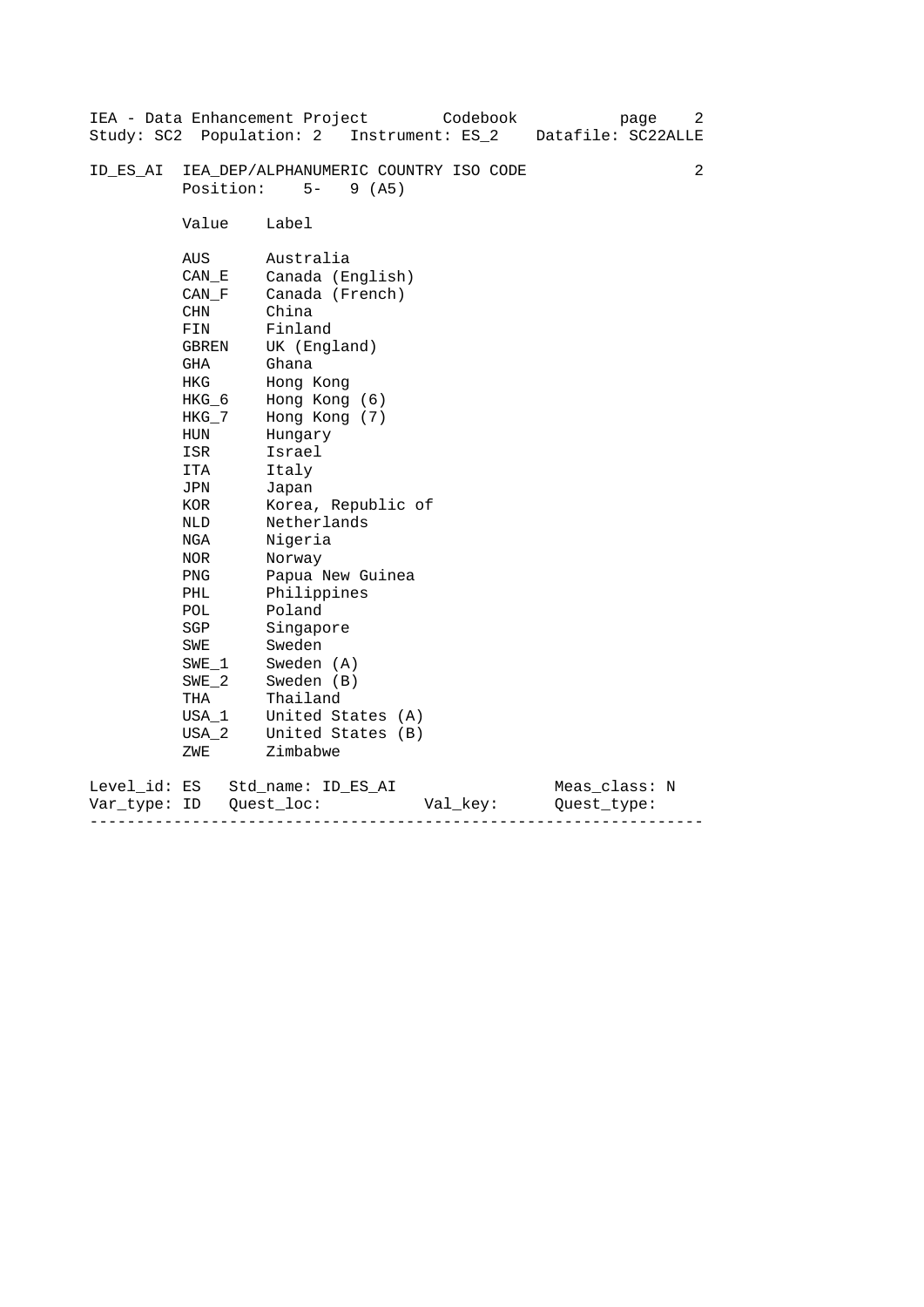| IEA - Data Enhancement Project Codebook       |                                                                                                                                  |                                                                                                                                                                                                                            |                                                         |          | Study: SC2 Population: 2 Instrument: ES_2 Datafile: SC22ALLE | page | 3 |
|-----------------------------------------------|----------------------------------------------------------------------------------------------------------------------------------|----------------------------------------------------------------------------------------------------------------------------------------------------------------------------------------------------------------------------|---------------------------------------------------------|----------|--------------------------------------------------------------|------|---|
| CNTRYNUM COUNTRY NUMBER                       | Position: 10- 11 (F2.0)                                                                                                          |                                                                                                                                                                                                                            |                                                         |          |                                                              |      | 3 |
|                                               | Value                                                                                                                            | Label                                                                                                                                                                                                                      |                                                         |          |                                                              |      |   |
|                                               | 10<br>16<br>18<br>20<br>22<br>24<br>26<br>30<br>32<br>34<br>36<br>38<br>40<br>44<br>48<br>50<br>52<br>54<br>56<br>60<br>66<br>70 | Australia<br>China<br>UK (England)<br>Finland<br>Ghana<br>Hong Kong<br>Hungary<br>Israel<br>Italy<br>Japan<br>Korea<br>Netherlands<br>Nigeria<br>Norway<br>Philippines<br>Poland<br>Singapore<br>Sweden (A, B)<br>Thailand | Canada (French)<br>Canada (English)<br>Papua New Guinea |          |                                                              |      |   |
|                                               | 72<br>74                                                                                                                         | United States (A, B)<br>Zimbabwe                                                                                                                                                                                           |                                                         |          |                                                              |      |   |
| Level_id: ES Std_name: ID_ES_N                |                                                                                                                                  |                                                                                                                                                                                                                            |                                                         |          | Meas_class: N                                                |      |   |
| POPN                                          | POPULATION<br>Position: 12- 12 (F1.0)<br>Value<br>1<br>2<br>3                                                                    | Label<br>I (10-year olds)<br>II (14-year olds)                                                                                                                                                                             | III (preuniversity)                                     |          |                                                              |      | 4 |
| Level_id: Std_name: ID_POP                    |                                                                                                                                  |                                                                                                                                                                                                                            |                                                         | Val_key: | Meas_class: N<br>Quest_type:                                 |      |   |
| TNSCH_E IEA_DEP/TOTAL NUMBER OF SCHOOLS IN ES | Position: 13- 17 (F5.0)<br>Value<br>99999 .A missing data                                                                        | Label                                                                                                                                                                                                                      |                                                         |          |                                                              |      | 5 |
| Level_id: ES Std_name: SS_TCE                 |                                                                                                                                  |                                                                                                                                                                                                                            |                                                         | Val_key: | Meas_class: R<br>Quest_type:                                 |      |   |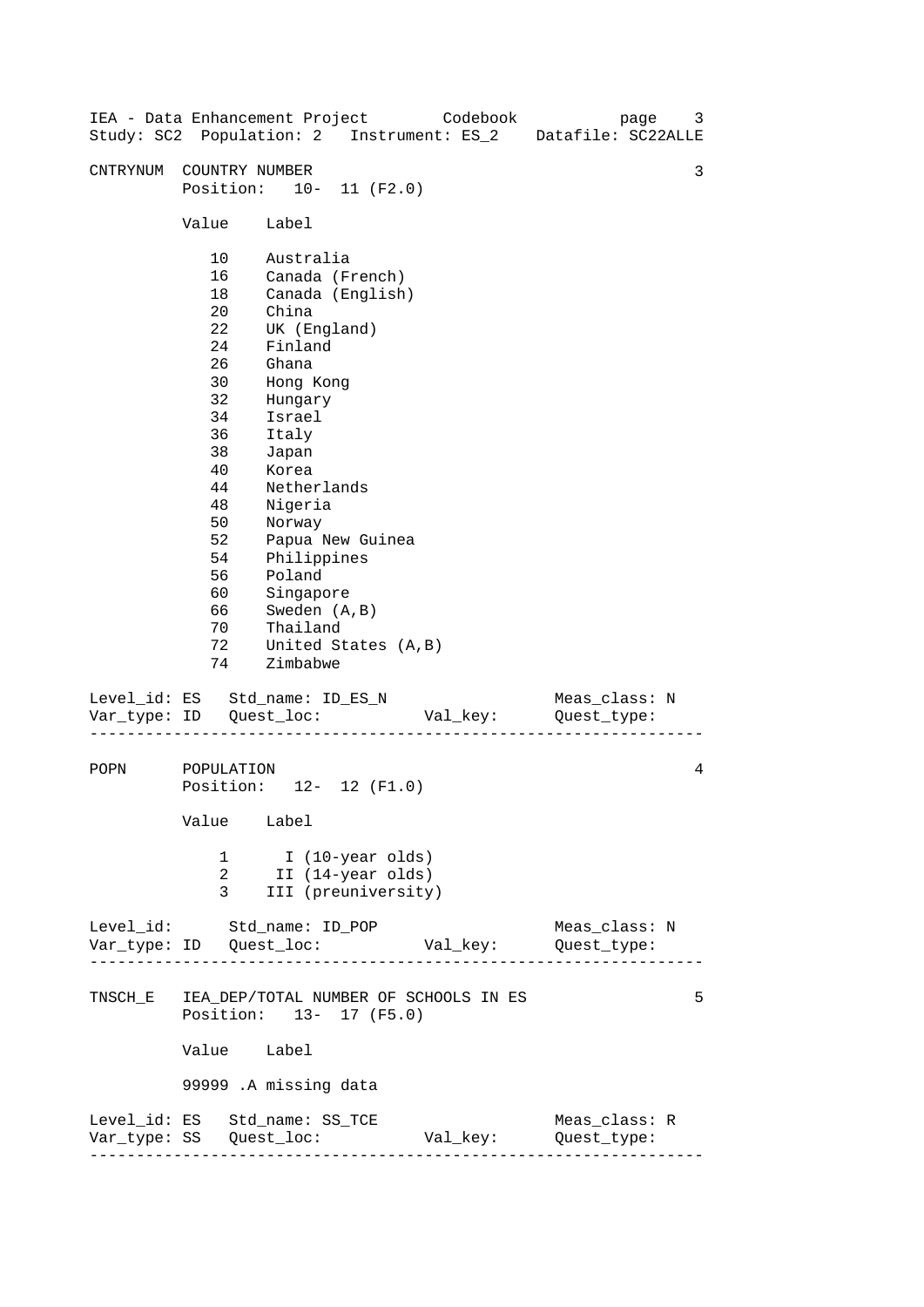------------------------------------------------------------------ ------------------------------------------------------------------ ------------------------------------------------------------------ ------------------------------------------------------------------ ------------------------------------------------------------------ 6 IEA - Data Enhancement Project Codebook page 4 Study: SC2 Population: 2 Instrument: ES\_2 Datafile: SC22ALLE TN\_E IEA\_DEP/TOTAL NUMBER OF STUDENTS IN ES Position: 18- 24 (F7.0) Value Label 9999999 .A missing data Level\_id: ES Std\_name: SS\_TSE Meas\_class: R Var\_type: SS Quest\_loc: Val\_key: Quest\_type: DNSCH\_E IEA\_DEP/DESIGNED N OF SCHOOLS IN ES 7 Position: 25- 28 (F4.0) Value Label 9999 .A missing data Level\_id: ES Std\_name: SS\_SCE Meas\_class: R Var\_type: SS Quest\_loc: Val\_key: Quest\_type: DN\_E IEA\_DEP/DESIGNED N OF STUDENTS IN ES 8 Position: 29- 33 (F5.0) Value Label 99999 .A missing data Level\_id: ES Std\_name: SS\_SSE Meas\_class: R Var\_type: SS Quest\_loc: Val\_key: Quest\_type: NSCH\_E IEA\_DEP/ACHIEVED N OF SCHOOLS IN ES 9 Position: 34- 37 (F4.0) Value Label 9999 .A missing data Level\_id: ES Std\_name: SS\_PCE Meas\_class: R Var\_type: SS Quest\_loc: Val\_key: Quest\_type: N\_E TEA\_DEP/ACHIEVED N OF STUDENTS IN ES 10 10 Position: 38- 42 (F5.0) Value Label 99999 .A missing data Level\_id: ES Std\_name: SS\_PSE Meas\_class: R Var\_type: SS Quest\_loc: Val\_key: Quest\_type: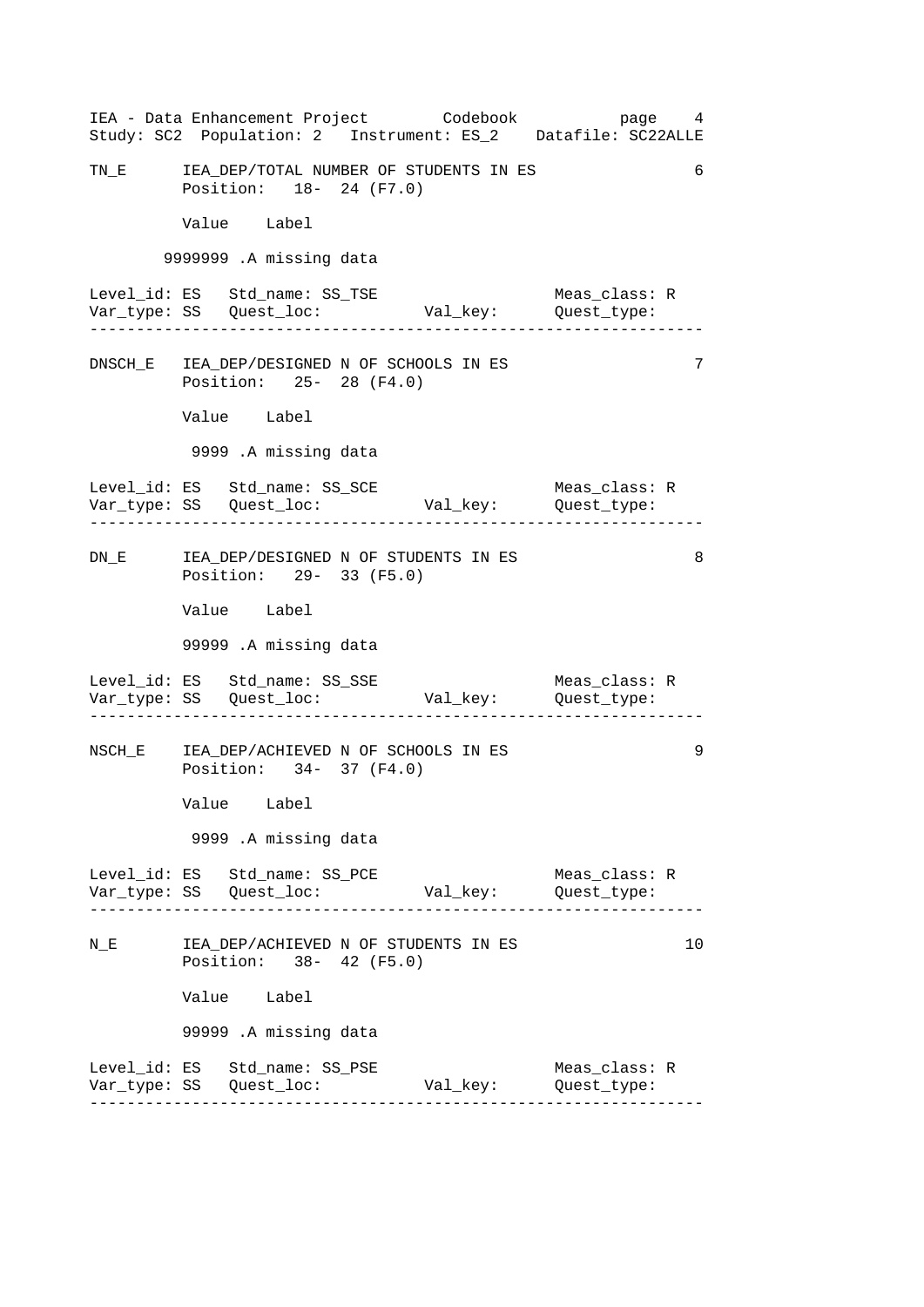------------------------------------------------------------------ ------------------------------------------------------------------ ------------------------------------------------------------------ ------------------------------------------------------------------ ------------------------------------------------------------------ IEA - Data Enhancement Project Codebook page 5 Study: SC2 Population: 2 Instrument: ES\_2 Datafile: SC22ALLE RESRAT\_E IEA\_DEP/RESPONSE RATE (IN %) 11 Position: 43- 45 (F3.0) Value Label 999 .A missing data Level\_id: ES Std\_name: BEDRESPR Meas\_class: R Var\_type: DE Quest\_loc: Val\_key: Quest\_type: ESTRHO IEA\_DEP/ESTIMATED INTRACLASS CORR (RHO) 12 Position: 46- 48 (F3.1) Value Label 9 .A missing data Level\_id: ES Std\_name: BEDRHO Meas\_class: R Var\_type: DE Quest\_loc: Val\_key: Quest\_type: DEFF IEA\_DEP/DESIGN EFFECT 13 Position: 49- 52 (F4.1) Value Label 99 .A missing data Level\_id: ES Std\_name: BEDDEFF Meas\_class: R Var\_type: DE Quest\_loc: Val\_key: Quest\_type: NEFF IEA\_DEP/EFFECTIVE NUMBER OF STUDENTS 14 Position: 53- 57 (F5.0) Value Label 99999 .A missing data Level\_id: ES Std\_name: BEDNEFF Meas\_class: R Var\_type: DE Quest\_loc: Val\_key: Quest\_type: SEMEAN IEA DEP/STANDARD ERROR OF MEAN Position: 58- 62 (F5.3) Value Label .A missing data 9 Level\_id: ES Std\_name: BEDSEM Meas\_class: R Var\_type: DE Quest\_loc: Val\_key: Quest\_type: 15